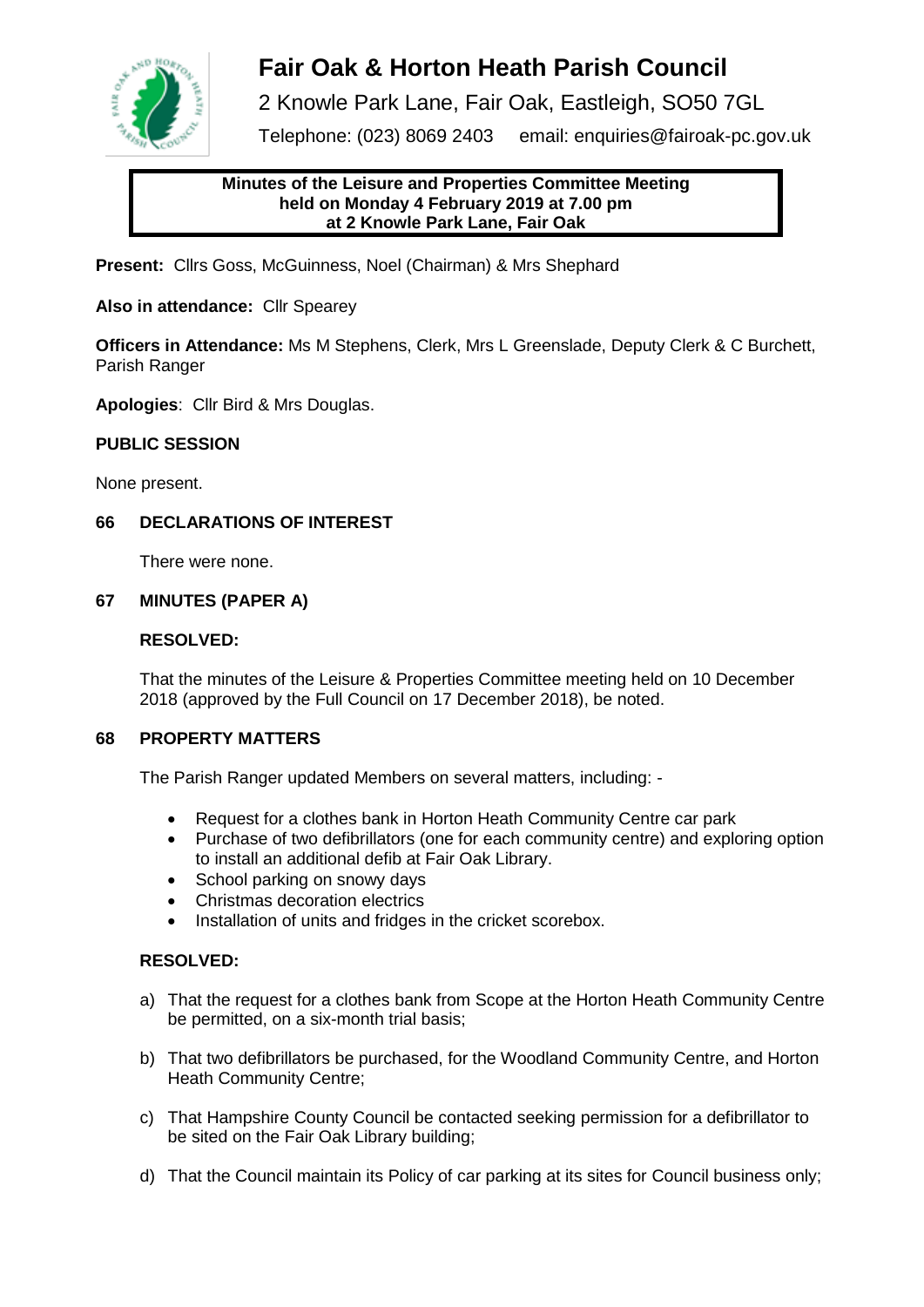- e) That the electric socket above the new butcher's shop be moved to accommodate their awning, at a cost of £50; and
- f) That the request made by the Fair Oak Cricket Club for the installation of units and fridges in the scoreboard hut be granted.

#### **69 SHORTS ROAD/NEW CENTURY PARK PLAY AREA**

The Clerk informed the Committee that negotiations with the Scouting Association regarding the surrender of their lease on Shorts Road was still taking place. It was unclear what the outcome of these discussions would be and how long this would take.

As such, the Clerk suggested, given that the play equipment at New Century Park was at the end of its usable lifespan, that work commence to replace this equipment. When the land currently occupied by the Scout Hut became available, the Parish Council could consider what community facilities to place on this site then. The replacement of the play equipment should not be delayed by this matter. Views of residents gathered in the survey held last year would be used to shape the type of equipment placed on site. Given the current pressure on staff to progress this play area, it was suggested that quotes be obtained for a specialist play project manager.

#### **RESOLVED:**

- a) That the suggestion of hiring a play equipment consultant to progress this project, as well at Crowdhill Green project, be approved;
- b) That quotes be obtained to employ a local consultant to progress the play area project;
- c) That, Officers commence the process for the replacement play equipment at New Century Park; and
- b) That decision regarding the use of the Shorts Road site currently occupied by the Scout Hut be deferred.

#### **70 FEES & CHARGES 2019/20 (REPORT B)**

Members considered fees and charges under the remit of this Committee, to take effect on 1 April 2019.

Members discussed the seasonal fee for the cricket club as agreed by the Finance Committee on 12 November 2018 which had already been included in the 2019/20 budget. Members considered the expenditure spent on Lapstone playing fields, the Pavilion and resources needed to maintain these sites for the sole benefit of cricket, in comparison to the income received and determined that cricket in Fair Oak was heavily subsidised by the tax payer. As such, members felt that the fee set by the Finance Committee was reasonable and proportionate.

Members discussed whether football fixtures should also be charged a seasonal fee and determined that it was a completely different set up and should not be considered.

Members expressed the view that the fees set out in table 3.1 of Report B to the Committee were appropriate and recommended their adoption by the Full Council.

### **RECOMMENDED:**

a) That the seasonal cricket fee of £3,000 set by the Finance Committee be supported; and